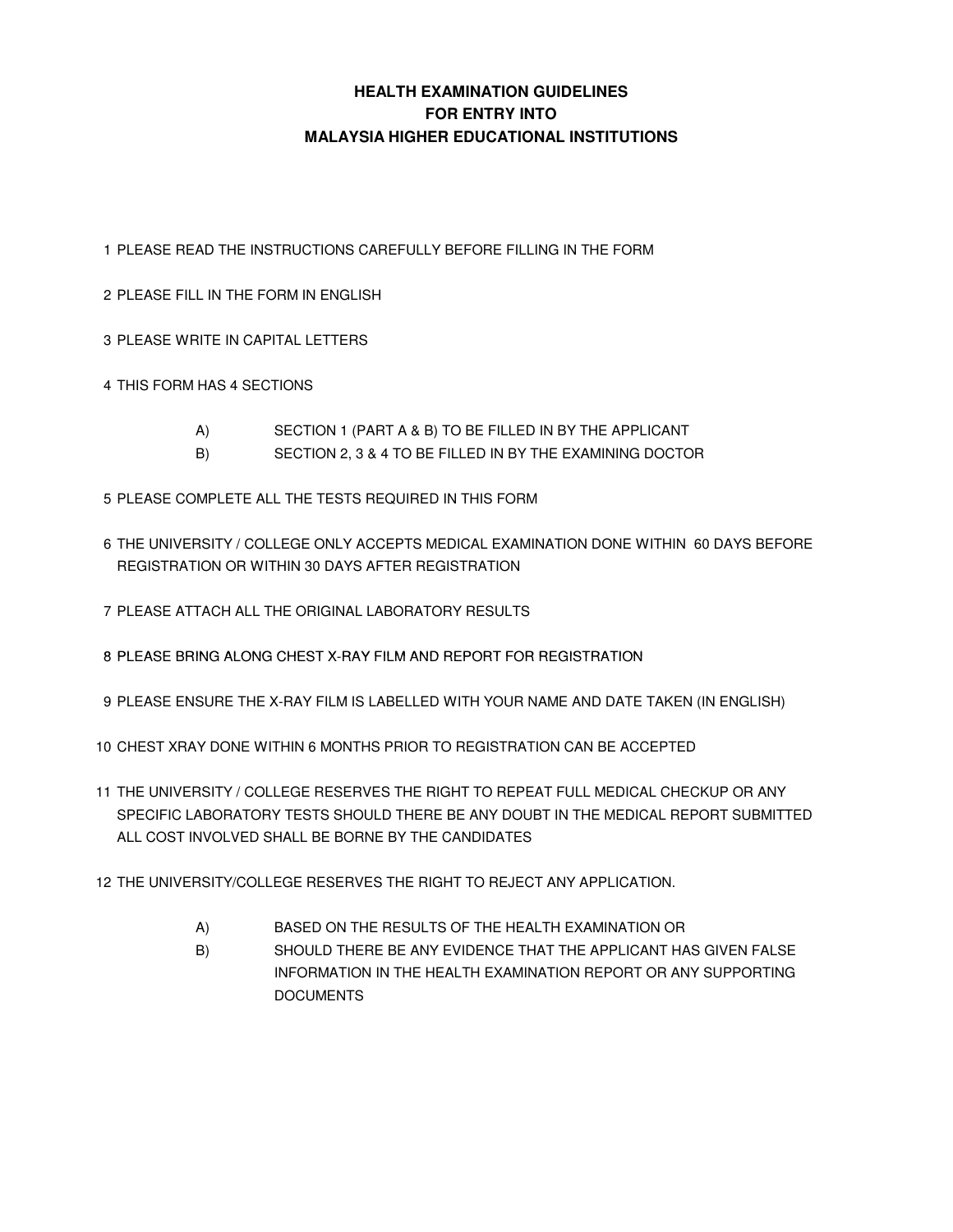

#### **HEALTH EXAMINATION REPORT FOR INTERNATIONAL STUDENTS**

| PLEASE USE CAPITAL LETTERS |                                                             |   |   |     |  |  |  |            |       |               |                           |                    |  |  |                       |  |                                        |  |  |  |
|----------------------------|-------------------------------------------------------------|---|---|-----|--|--|--|------------|-------|---------------|---------------------------|--------------------|--|--|-----------------------|--|----------------------------------------|--|--|--|
|                            | <b>SECTION 1</b> (To be completed by candidate)<br>(PART A) |   |   |     |  |  |  |            | photo | Passport size |                           |                    |  |  |                       |  |                                        |  |  |  |
|                            | FULL NAME (AS IN PASSPORT)                                  |   |   |     |  |  |  |            |       |               |                           |                    |  |  |                       |  |                                        |  |  |  |
|                            |                                                             |   |   |     |  |  |  |            |       |               |                           |                    |  |  |                       |  |                                        |  |  |  |
|                            | <b>INTERNATIONAL PASSPORT NO.</b>                           |   |   |     |  |  |  |            |       |               |                           |                    |  |  |                       |  |                                        |  |  |  |
|                            |                                                             |   |   |     |  |  |  |            |       |               |                           |                    |  |  |                       |  |                                        |  |  |  |
|                            | <b>NATIONALITY</b>                                          |   |   |     |  |  |  |            |       |               |                           |                    |  |  | <b>CONTACT NUMBER</b> |  |                                        |  |  |  |
|                            |                                                             |   |   |     |  |  |  |            |       |               |                           |                    |  |  |                       |  |                                        |  |  |  |
|                            | <b>DATE OF BIRTH</b>                                        |   |   |     |  |  |  | <b>AGE</b> |       |               | <b>SEX</b><br><b>MALE</b> |                    |  |  |                       |  | <b>MARITAL STATUS</b><br><b>SINGLE</b> |  |  |  |
| D                          | D                                                           | M | M | Y Y |  |  |  |            |       |               |                           | <b>FEMALE</b>      |  |  |                       |  | <b>MARRIED</b>                         |  |  |  |
|                            | <b>ACADEMIC YEAR</b>                                        |   |   |     |  |  |  |            |       |               |                           | <b>COURSE CODE</b> |  |  |                       |  | <b>SEMESTER</b>                        |  |  |  |
|                            |                                                             |   |   |     |  |  |  |            |       |               |                           |                    |  |  |                       |  |                                        |  |  |  |
|                            | <b>FACULTY</b>                                              |   |   |     |  |  |  |            |       |               |                           |                    |  |  | <b>MATRIC NO.</b>     |  |                                        |  |  |  |
|                            |                                                             |   |   |     |  |  |  |            |       |               |                           |                    |  |  |                       |  |                                        |  |  |  |
|                            | <b>NEXT OF KIN</b>                                          |   |   |     |  |  |  |            |       |               |                           |                    |  |  |                       |  |                                        |  |  |  |
|                            |                                                             |   |   |     |  |  |  |            |       |               |                           |                    |  |  |                       |  |                                        |  |  |  |
|                            | <b>NEXT OF KIN'S ADDRESS</b>                                |   |   |     |  |  |  |            |       |               |                           |                    |  |  |                       |  |                                        |  |  |  |
|                            |                                                             |   |   |     |  |  |  |            |       |               |                           |                    |  |  |                       |  |                                        |  |  |  |
|                            |                                                             |   |   |     |  |  |  |            |       |               |                           |                    |  |  |                       |  |                                        |  |  |  |
|                            |                                                             |   |   |     |  |  |  |            |       |               |                           |                    |  |  |                       |  |                                        |  |  |  |
|                            | <b>NEXT OF KIN'S CONTACT NUMBER</b>                         |   |   |     |  |  |  |            |       |               |                           |                    |  |  |                       |  |                                        |  |  |  |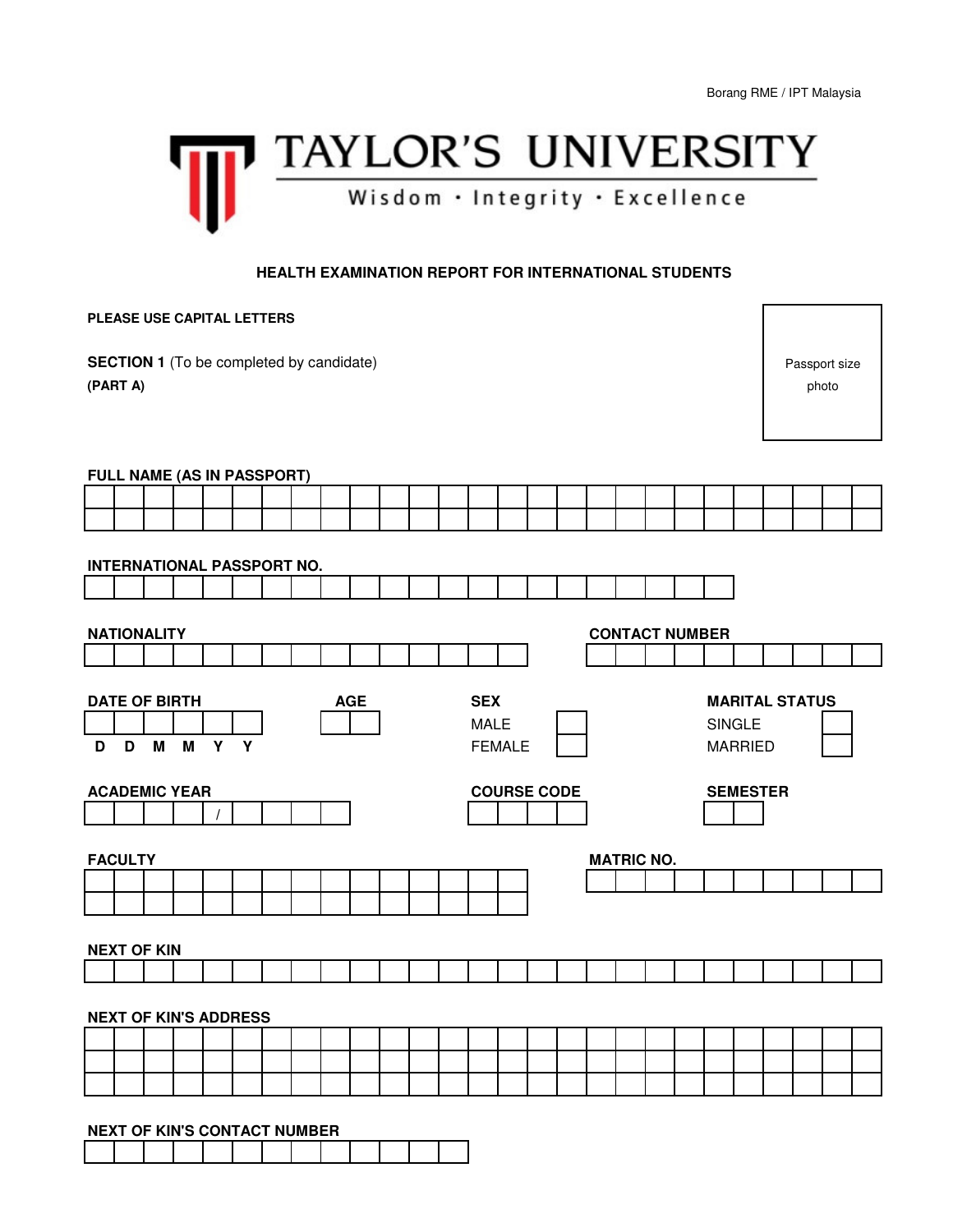**SECTION 1** (To be completed by candidate)

(PART B) - Please tick ( $\sqrt{}$ ) in the relevant box.

Declaration of self and family illness. Explain in full if you or your family has any of the following illnesses. \* Immediate family refers to father, mother, brothers / sisters.

| <b>MEDICAL PROBLEMS</b>                    | <b>SELF</b> |    | <b>IMMEDIATE</b><br><b>FAMILY</b> |    | If "Yes" please state. |  |
|--------------------------------------------|-------------|----|-----------------------------------|----|------------------------|--|
|                                            | Yes         | No | Yes                               | No |                        |  |
| Congenital or inherited disorder           |             |    |                                   |    |                        |  |
| 2 Allergy                                  |             |    |                                   |    |                        |  |
| 3 Mental illness                           |             |    |                                   |    |                        |  |
| 4 Fits, stroke, other neurological disease |             |    |                                   |    |                        |  |
| 5 Diabetes Mellitus                        |             |    |                                   |    |                        |  |
| 6 Hypertension                             |             |    |                                   |    |                        |  |
| 7 Heart or vascular disease                |             |    |                                   |    |                        |  |
| 8 Asthma                                   |             |    |                                   |    |                        |  |
| 9 Thyroid disease                          |             |    |                                   |    |                        |  |
| 10 Kidney disease                          |             |    |                                   |    |                        |  |
| 11 Cancer                                  |             |    |                                   |    |                        |  |
| 12 Tuberculosis                            |             |    |                                   |    |                        |  |
| 13 Drug addiction                          |             |    |                                   |    |                        |  |
| 14 AIDS, HIV                               |             |    |                                   |    |                        |  |
| 15 History of surgery                      |             |    |                                   |    |                        |  |
| 16 Other illnesses                         |             |    |                                   |    |                        |  |

Current medication (Long term)

| <b>IMMUNIZATION HISTORY</b><br>(where applicable) | DATE IMMUNIZED |  |  |  |  |  |  |
|---------------------------------------------------|----------------|--|--|--|--|--|--|
|                                                   |                |  |  |  |  |  |  |
| <b>Yellow Fever</b>                               |                |  |  |  |  |  |  |
| 2 BCG                                             |                |  |  |  |  |  |  |
| 3 Meningitis (Quadrivalent)                       |                |  |  |  |  |  |  |
| 4 Hepatitis B                                     |                |  |  |  |  |  |  |
| 5 Others:                                         |                |  |  |  |  |  |  |

I hereby certify that the information given above is true. I understand that my application will be rejected if there is any false information given.

………………………………………………… ………………………………………..

Signature of candidate

Date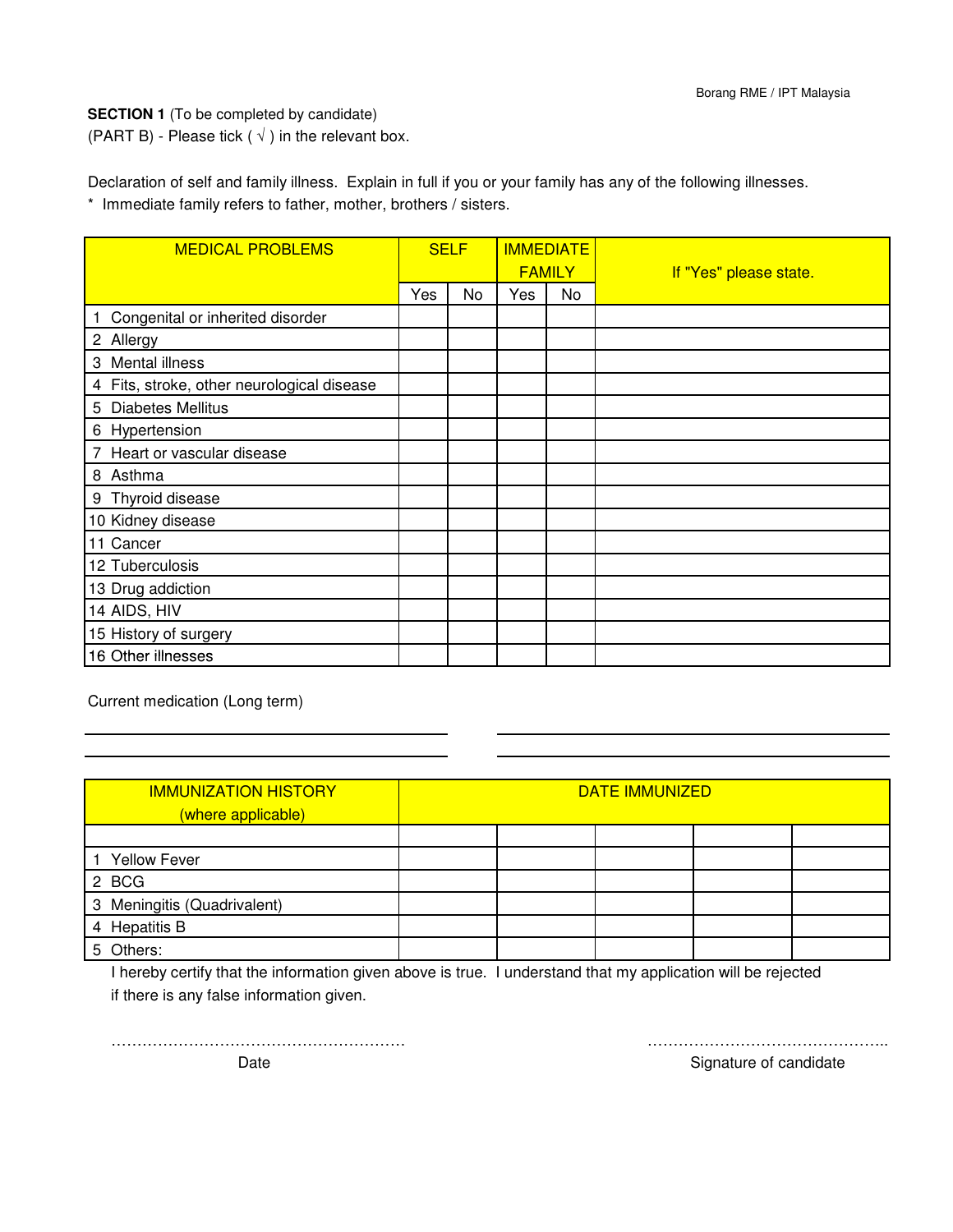# **SECTION 2 - PHYSICAL EXAMINATION**

To be filled by examining doctor

| <b>BASIC MEASUREMENT</b>   |    |                            |          |
|----------------------------|----|----------------------------|----------|
| <b>HEIGHT</b>              | m  | <b>BLOOD PRESSURE:</b>     | mmHa     |
| <b>WEIGHT:</b>             | κa | <b>PULSE RATE</b>          | /min     |
| VISION TEST : Unaided: (R) |    | <b>COLOUR VISION TEST:</b> |          |
| Aided<br>$\therefore$ (R)  |    | <b>NORMAL</b>              | ABNORMAL |

| $\overline{2}$ . | <b>GENERAL EXAMINATION</b> |            |           |                |
|------------------|----------------------------|------------|-----------|----------------|
|                  | <b>ITEM</b>                | <b>YES</b> | <b>NO</b> | <b>COMMENT</b> |
|                  | a. DEFORMITIES             |            |           |                |
| b.               | <b>PALLOR</b>              |            |           |                |
| C.               | <b>CYANOSIS</b>            |            |           |                |
| d.               | <b>JAUNDICE</b>            |            |           |                |
| le.              | <b>OEDEMA</b>              |            |           |                |
| f.               | <b>SKIN DISEASES</b>       |            |           |                |

| 3.             | <b>SYSTEMIC EXAMINATION</b> |               |                 |                |
|----------------|-----------------------------|---------------|-----------------|----------------|
|                | <b>ITEM</b>                 | <b>NORMAL</b> | <b>ABNORMAL</b> | <b>COMMENT</b> |
| a.             | EYES (including funduscopy) |               |                 |                |
| b.             | <b>EARS</b>                 |               |                 |                |
| $\mathsf{C}$ . | <b>NOSE</b>                 |               |                 |                |
| d.             | <b>ORAL CAVITY / THROAT</b> |               |                 |                |
| е.             | <b>NECK</b>                 |               |                 |                |
| lf.            | <b>HEART</b>                |               |                 |                |
| g.             | <b>LUNGS</b>                |               |                 |                |
| lh.            | ABDOMEN / HERNIA ORIFICES   |               |                 |                |
| li.            | NERVOUS SYSTEM              |               |                 |                |
| j.             | <b>MENTAL CONDITION</b>     |               |                 |                |
|                | k. MUSCUSKELETAL SYSTEM     |               |                 |                |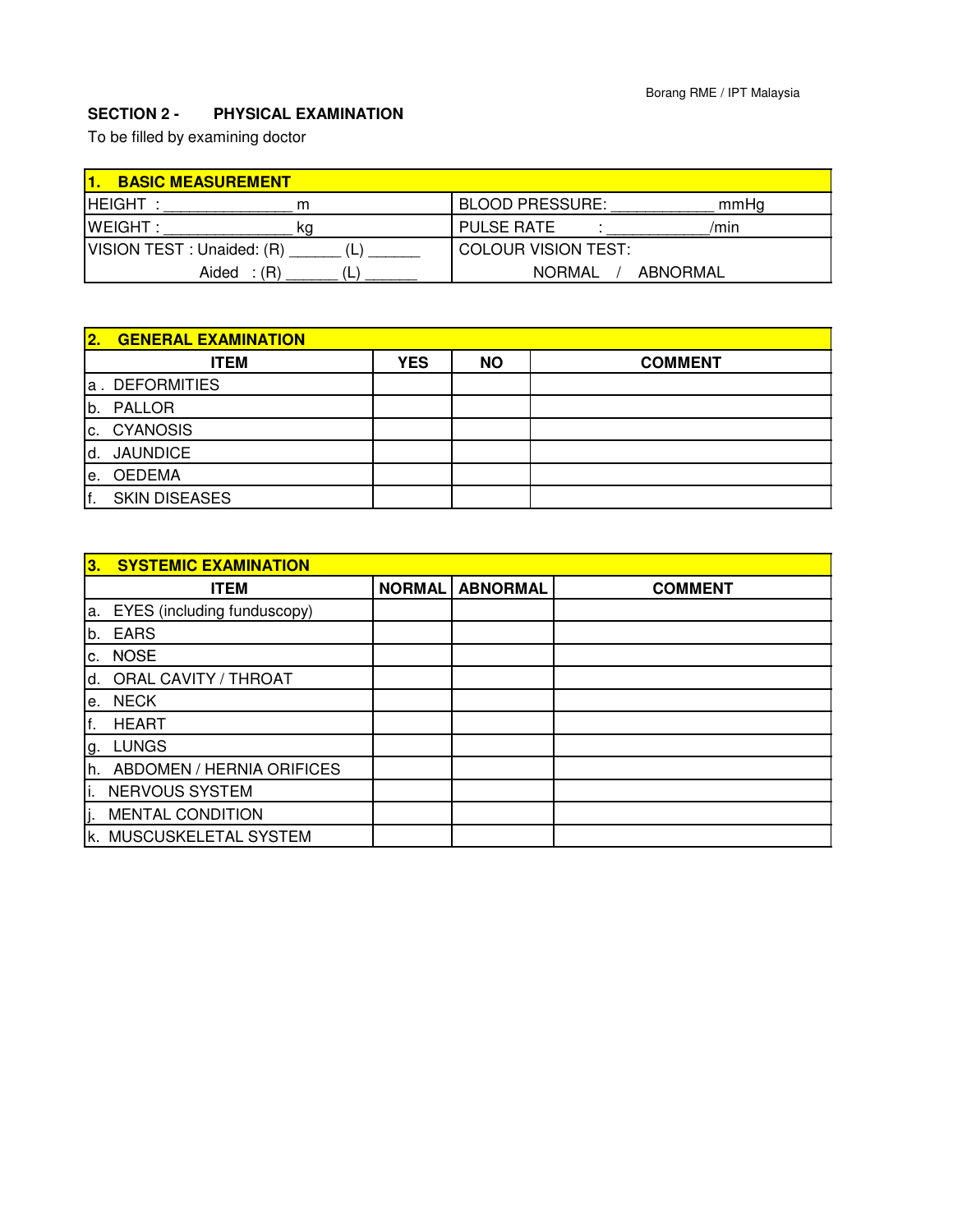## **SECTION 3 - INVESTIGATIONS**

|     | <b>URINE TEST</b>        |                   |               |  |  |  |  |  |
|-----|--------------------------|-------------------|---------------|--|--|--|--|--|
|     | <b>ITEM</b>              | <b>DATE TAKEN</b> | <b>RESULT</b> |  |  |  |  |  |
| la. | <b>ALBUMIN</b>           |                   |               |  |  |  |  |  |
| lb. | <b>SUGAR</b>             |                   |               |  |  |  |  |  |
| Ic. | <b>MICROSCOPIC</b>       |                   |               |  |  |  |  |  |
| ld. | <b>MORPHINE</b>          |                   |               |  |  |  |  |  |
| le. | <b>CANNABIS</b>          |                   |               |  |  |  |  |  |
| lf. | <b>AMPHETAMINES TYPE</b> |                   |               |  |  |  |  |  |
|     | <b>STIMULANT</b>         |                   |               |  |  |  |  |  |

|     | <b>BLOOD TEST</b>           |                   |               |  |  |  |  |  |  |
|-----|-----------------------------|-------------------|---------------|--|--|--|--|--|--|
|     | <b>ITEM</b>                 | <b>DATE TAKEN</b> | <b>RESULT</b> |  |  |  |  |  |  |
| a.  | <b>HEPATITIS Bs ANTIGEN</b> |                   |               |  |  |  |  |  |  |
| b.  | <b>HEPATITIS C</b>          |                   |               |  |  |  |  |  |  |
| IC. | HIV                         |                   |               |  |  |  |  |  |  |
| ld. | <b>VDRL / TPHA</b>          |                   |               |  |  |  |  |  |  |
| le. | <b>MALARIAL PARASITE</b>    |                   |               |  |  |  |  |  |  |

| <b>CHEST X-RAY INFORMATION</b> |  |
|--------------------------------|--|
| CHEST X-RAY NO                 |  |
| <b>DATE TAKEN</b>              |  |
| <b>PLACE TAKEN</b>             |  |
| <b>REPORT</b>                  |  |